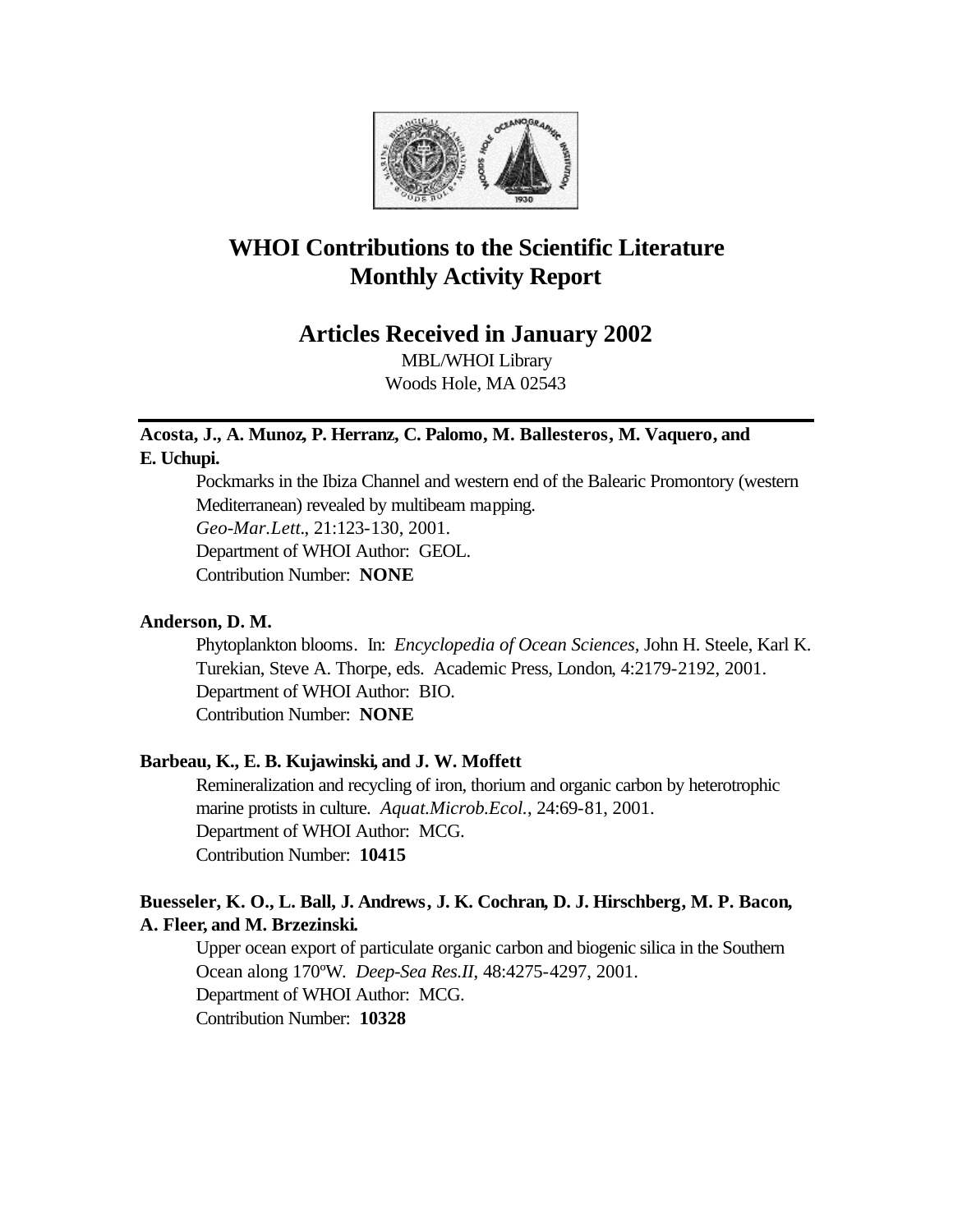# **Chereskin, T. K. and J. F. Price**

Ekman transport and pumping. In: *Encyclopedia of Ocean Sciences*, John H. Steele, Karl K. Turekian, Steve A. Thorpe, eds. Academic Press, London, 2:809-814, 2001. Department of WHOI Author: Contribution Number: **NONE**

# **Choi, M. S., R. Francois, K. Sims, M. P. Bacon, S. Brown-Leger, A. P. Fleer, L. Ball, D. Schneider, and S. Pichat.**

Rapid determination of  $^{230}$ Th and  $^{231}$ Pa in seawater by desolvated micro-nebulization Inductively Coupled Plasma magnetic sector mass spectrometry. *Mar.Chem.*, 76:99- 112, 2001. Department of WHOI Author: MCG. Contribution Number: **10448**

#### **Clift, Peter and Jian Lin.**

Preferential mantle lithospheric extension under the South China margin. *Mar.Pet.Geol.*, 18:929-945, 2001. Department of WHOI Author: GEOL. Contribution Number: **10484**

# **Curry, Ruth G. and Michael S. McCartney**

Ocean gyre circulation changes associated with the North Atlantic Oscillation. *J.Phys.Oceanogr.*, 31:3374-3400, 2001. Department of WHOI Author: PO. Contribution Number: **10260**

# **Dacey, J. W. and H. J. Zemmelink**

Dimethyl sulphide, COS, CS2, NH4, non-methane hydrocarbons, organo-halogens. . In: *Encyclopedia of Ocean Sciences*, John H. Steele, Karl K. Turekian, Steve A. Thorpe, eds. Academic Press, London, 1:131-137, 2001. Department of WHOI Author: BIO. Contribution Number: **NONE**

# **Dennett, Mark R., Sylvie Mathot, David A. Caron, Walker O. Smith, Jr., and Darcy J. Lonsdale**

Abundance and distribution of phototrophic and heterotrophic nano- and microplankton in the southern Ross Sea. *Deep-Sea Res.II*, 48:4019-4037, 2001. Department of WHOI Author: BIO. Contribution Number: **10376**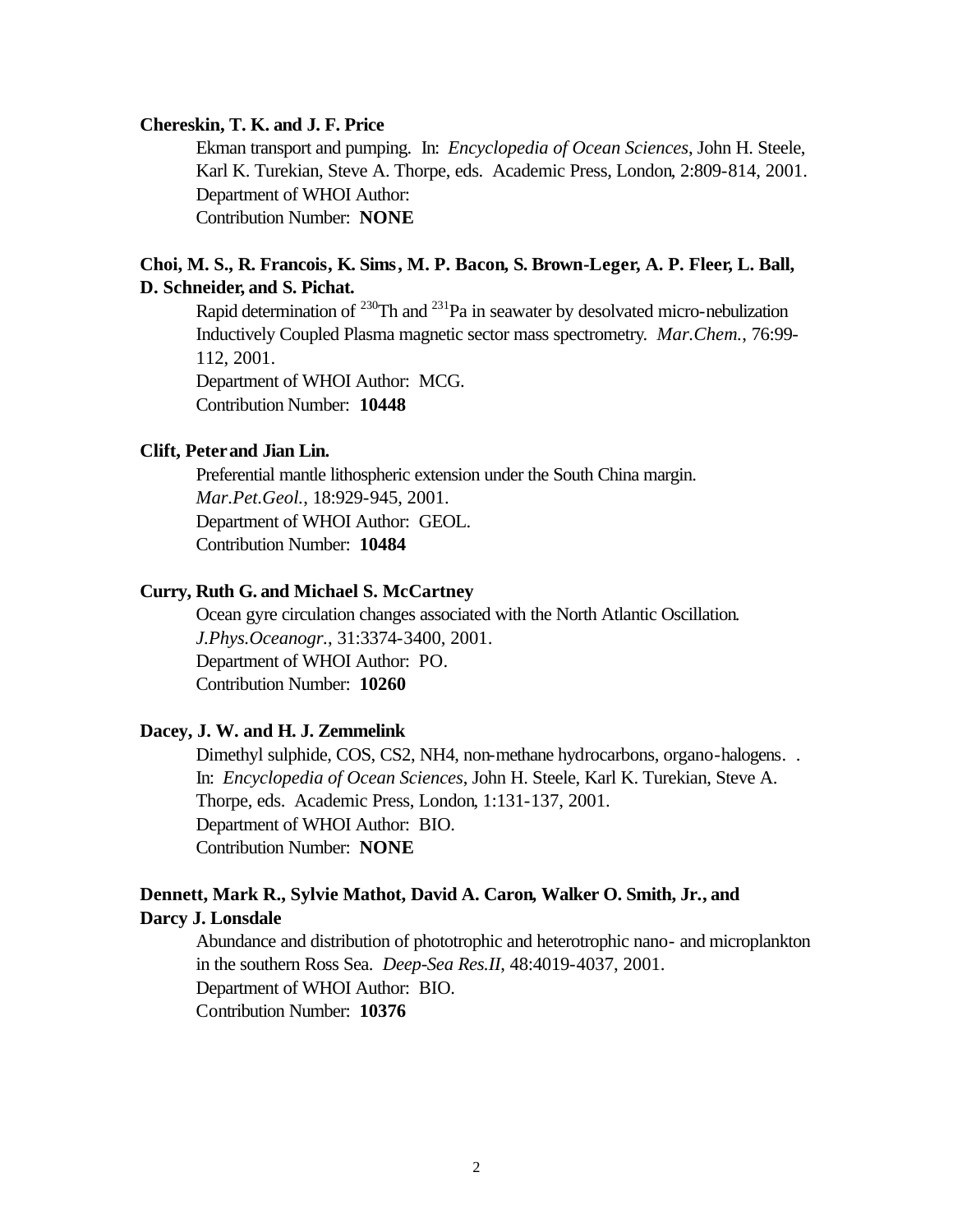# **Deuser, W.**

Temporal variability of particle flux. . In: *Encyclopedia of Ocean Sciences*, John H. Steele, Karl K. Turekian, Steve A. Thorpe, eds. Academic Press, London, 6:2925- 2934, 2001.

Department of WHOI Author: MCG. Contribution Number: **10315**

# **Doney, S. C. and D. M. Glover**

Ocean carbon system, modeling of. . In: *Encyclopedia of Ocean Sciences*, John H. Steele, Karl K. Turekian, Steve A. Thorpe, eds. Academic Press, London, 4:1929- 1935, 2001. Department of WHOI Author: MCG. Contribution Number: **NONE**

# **Foote, K. G.**

Acoustic scattering by marine organisms. . In: *Encyclopedia of Ocean Sciences*, John H. Steele, Karl K. Turekian, Steve A. Thorpe, eds. Academic Press, London, 1:44-52, 2001. Department of WHOI Author: AOPE.

Contribution Number: **10271**

# **Fornari, D. J.**

Deep submergence, science of. . In: *Encyclopedia of Ocean Sciences*, John H. Steele, Karl K. Turekian, Steve A. Thorpe, eds. Academic Press, London, 2:643- 658, 2001.

Department of WHOI Author: GEOL. Contribution Number: **NONE**

# **Fujiwara, Masami and Hal Caswell**

Demography of the endangered North Atlantic right whale. *Nature*, 414:537-541, 2001. Department of WHOI Author: BIO. Contribution Number: **10566**

# **Geyer, W. Rockwell, Jonathan D. Woodruff, and Peter Traykovski**

Sediment transport and trapping in the Hudson River Estuary. *Estuaries*, 24(5):670- 679, 2001. Department of WHOI Author: AOPE. Contribution Number: **10285**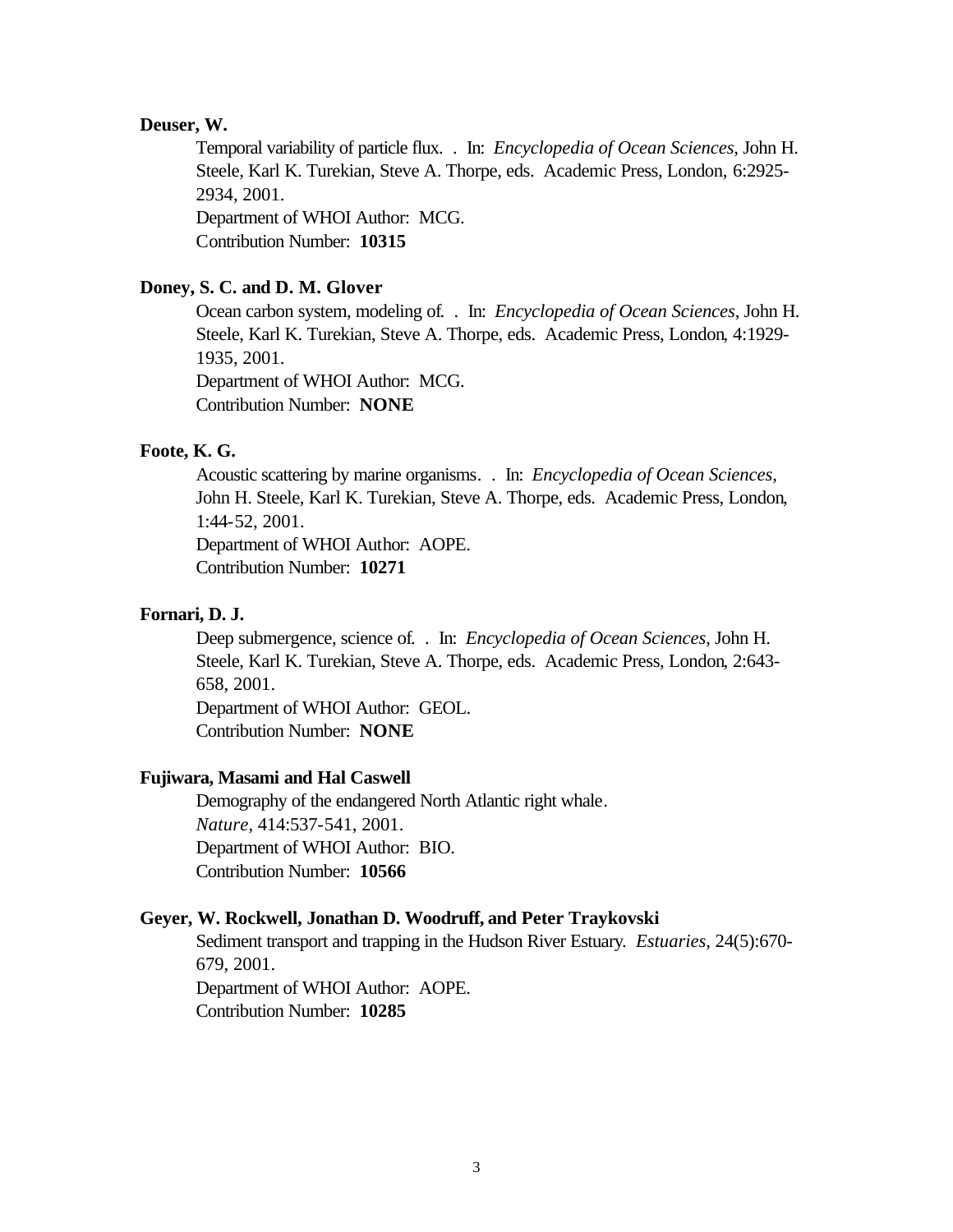# **Gobat, Jason I. and Mark A. Grosenbaugh**

Dynamics in the touchdown region of catenary moorings. *Int.J.Offshore Polar Eng.*, 11(45):273-281, 2001. Department of WHOI Author: AOPE. Contribution Number: **NONE**

# **Greaves, M. J., H. Elderfield, and E. R. Sholkovitz**

Corrigendum to ''Aeolian sources of rare earth elements to the Western Pacific Ocean'' [Mar.Chem.68 (1999) 31-38). *Mar.Chem.*, 74:319, 2001. Department of WHOI Author: MCG. Contribution Number: **NONE**

# **Helfrich, K. R.**

Dispersion from hydrothermal vents. . In: *Encyclopedia of Ocean Sciences*, John H. Steele, Karl K. Turekian, Steve A. Thorpe, eds. Academic Press, London, 2:733- 741, 2001.

Department of WHOI Author: PO. Contribution Number: **NONE**

#### **Hill, Richard W.**

Sampling-induced artifacts in incubation experiments on biological processing of dimethylsulfide and similarly soluble gases. *Aquat.Microb.Ecol.*, 24:143-151, 2001. Department of WHOI Author: BIO. Contribution Number: **9554**

# **Hoagland, P., J. Jacoby, and M. E. Schumacher**

Law of the sea. In: *Encyclopedia of Ocean Sciences*, John H. Steele, Karl K. Turekian, Steve A. Thorpe, eds. Academic Press, London, 3:1481-1492, 2001. Department of WHOI Author: MPC. Contribution Number: **10363**

# **Hoagland, P., U. R. Sumaila, and S. Farrow**

Marine protected areas. In: *Encyclopedia of Ocean Sciences*, John H. Steele, Karl K. Turekian, Steve A. Thorpe, eds. Academic Press, London, 3:1654-1659, 2001. Department of WHOI Author: MPC. Contribution Number: **10364**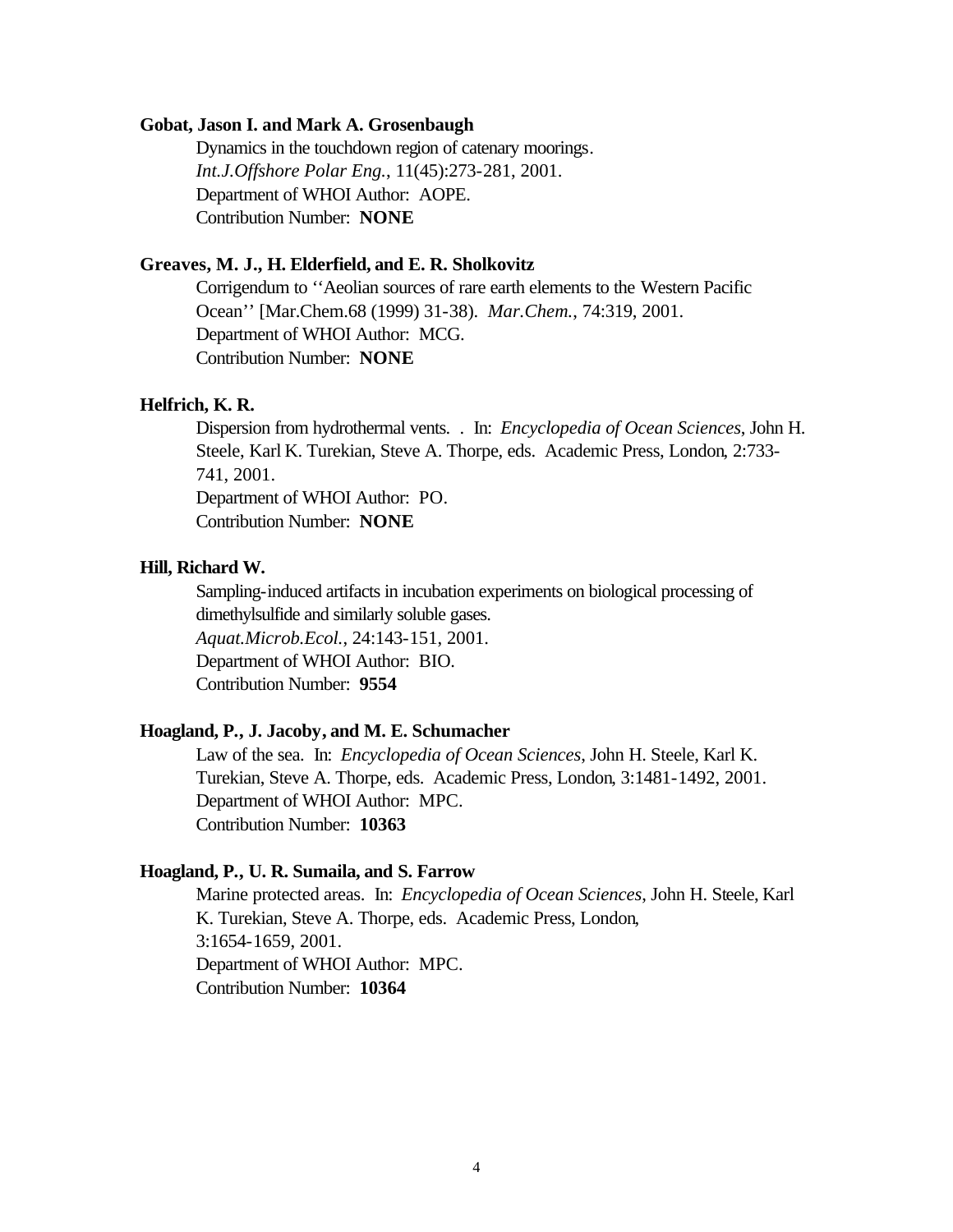# **Hoagland, P. and P. C. Ticco**

Marine policy overview. In: *Encyclopedia of Ocean Sciences*, John H. Steele, Karl K. Turekian, Steve A. Thorpe, eds. Academic Press, London, 3:1646-1654, 2001. Department of WHOI Author: MPC. Contribution Number: **10365**

#### **Macdonald, A. M., M. O'Neil Baringer, and A. Ganachaud**

Heat transport and climate. In: *Encyclopedia of Ocean Sciences*, John H. Steele, Karl K. Turekian, Steve A. Thorpe, eds. Academic Press, London, 2:1195-1206, 2001. Department of WHOI Author: PO. Contribution Number: **NONE**

### **Madin, L. P. and G. R. Harbison**

Gelatinous zooplankton. In: *Encyclopedia of Ocean Sciences*, John H. Steele, Karl K. Turekian, Steve A. Thorpe, eds. Academic Press, London, 2:1120-1130, 2001. Department of WHOI Author: BIO. Contribution Number: **NONE**

# **Ravizza, G. E.**

Platinum group elements and their isotopes in the ocean. In: *Encyclopedia of Ocean Sciences*, John H. Steele, Karl K. Turekian, Steve A. Thorpe, eds. Academic Press, London, 4:2208-2217, 2001.

Department of WHOI Author: GEOL. Contribution Number: **NONE**

#### **Richardson, P. L.**

Drifters and floats. In: *Encyclopedia of Ocean Sciences*, John H. Steele, Karl K. Turekian, Steve A. Thorpe, eds. Academic Press, London, 2:767-774, 2001. Department of WHOI Author: PO. Contribution Number: **NONE**

#### **Richardson, P. L.**

Florida Current, Gulf Stream and dLabrador Current. In: *Encyclopedia of Ocean Sciences*, John H. Steele, Karl K. Turekian, Steve A. Thorpe, eds. Academic Press, London, 2:1054-1064, 2001. Department of WHOI Author: PO. Contribution Number: **NONE**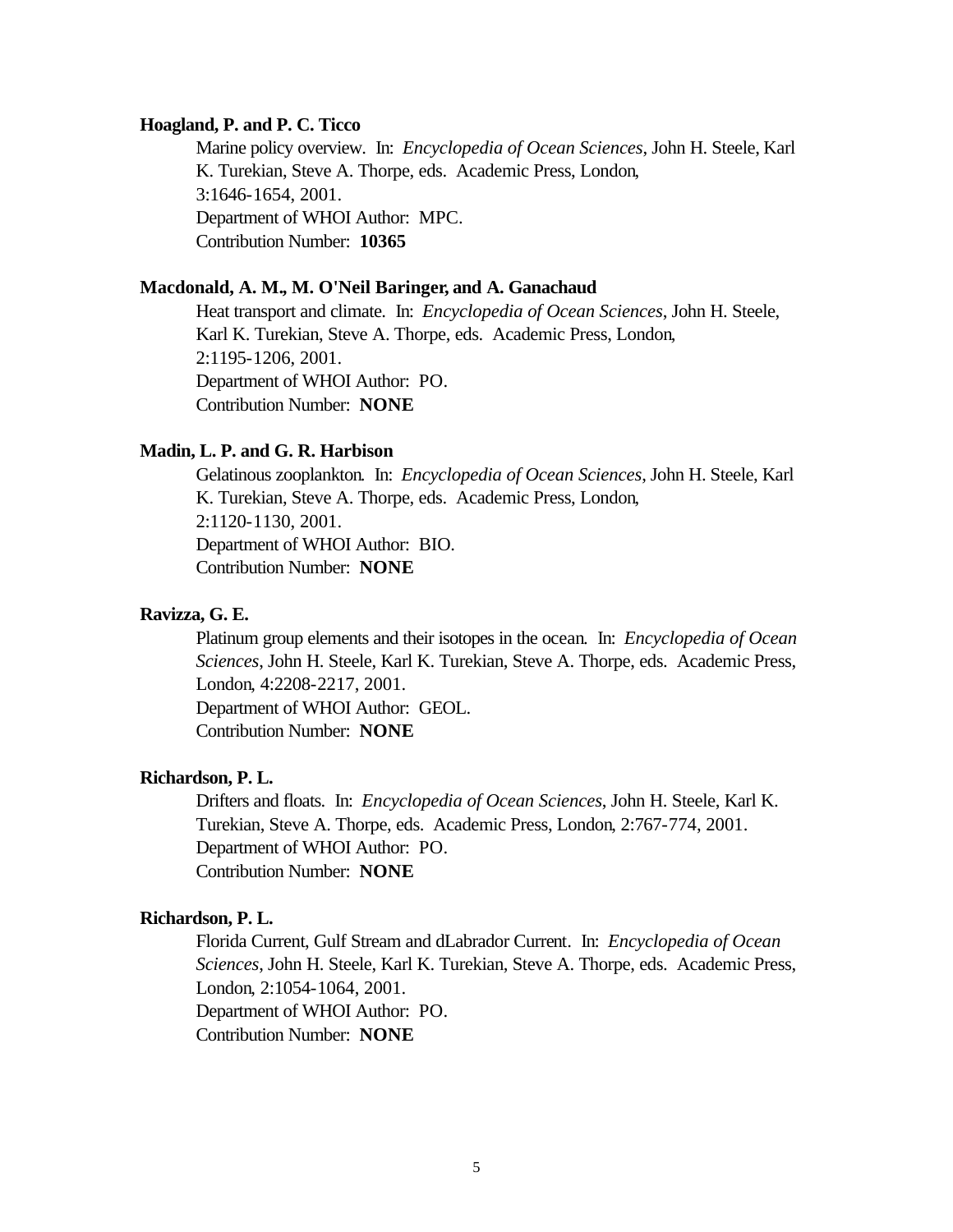### **Ruttenberg, K. C.**

Phosphorus cycle. In: *Encyclopedia of Ocean Sciences*, John H. Steele, Karl K. Turekian, Steve A. Thorpe, eds. Academic Press, London, 4:2149-2162, 2001. Department of WHOI Author: MCG. Contribution Number: **NONE**

# **Saito, Mak A. and James W. Moffett**

Complexation of cobalt by natural organic ligands in the Sargasso Sea as determined by a new high-sensitivity electrochemical cobalt speciation method suitable for open ocean work. *Mar.Chem.*, 75:49-68, 2001. Department of WHOI Author: MCG. Contribution Number: **10435**

# **Sayles, F. L., W. R. Martin, Zanna Chase, and R. F. Anderson**

Benthic remineralization and burial of biogenic  $SiO<sub>2</sub>$ ,  $CaCo<sub>3</sub>$ , organic carbon, and detrital material in the Southern Ocean along a transect at 170 degrees west. *Deep-Sea Res.II*, 48:4323-4383, 2001. Department of WHOI Author: MCG. Contribution Number: **10429**

# **Schmitt, R. W. and J. R. Ledwell**

Dispersion and diffusion in the deep ocean. In: *Encyclopedia of Ocean Sciences*, John H. Steele, Karl K. Turekian, Steve A. Thorpe, eds. Academic Press, London, 2:726-733, 2001.

Department of WHOI Author: PO. AOPE. Contribution Number: **NONE**

# **Schmitt, R. W.**

Double-diffusive convection. In: *Encyclopedia of Ocean Sciences*, John H. Steele, Karl K. Turekian, Steve A. Thorpe, eds. Academic Press, London, 2:757-766, 2001. Department of WHOI Author: PO. Contribution Number: **NONE**

#### **Schmitz, Birger, Mario Tassinari, and Bernhard Peucker-Ehrenbrink**

A rain of ordinary chondritic meteorites in the early Ordovician. *Earth Planet.Sci.Lett.*, 194:1-15, 2001. Department of WHOI Author: MCG. Contribution Number: **NONE**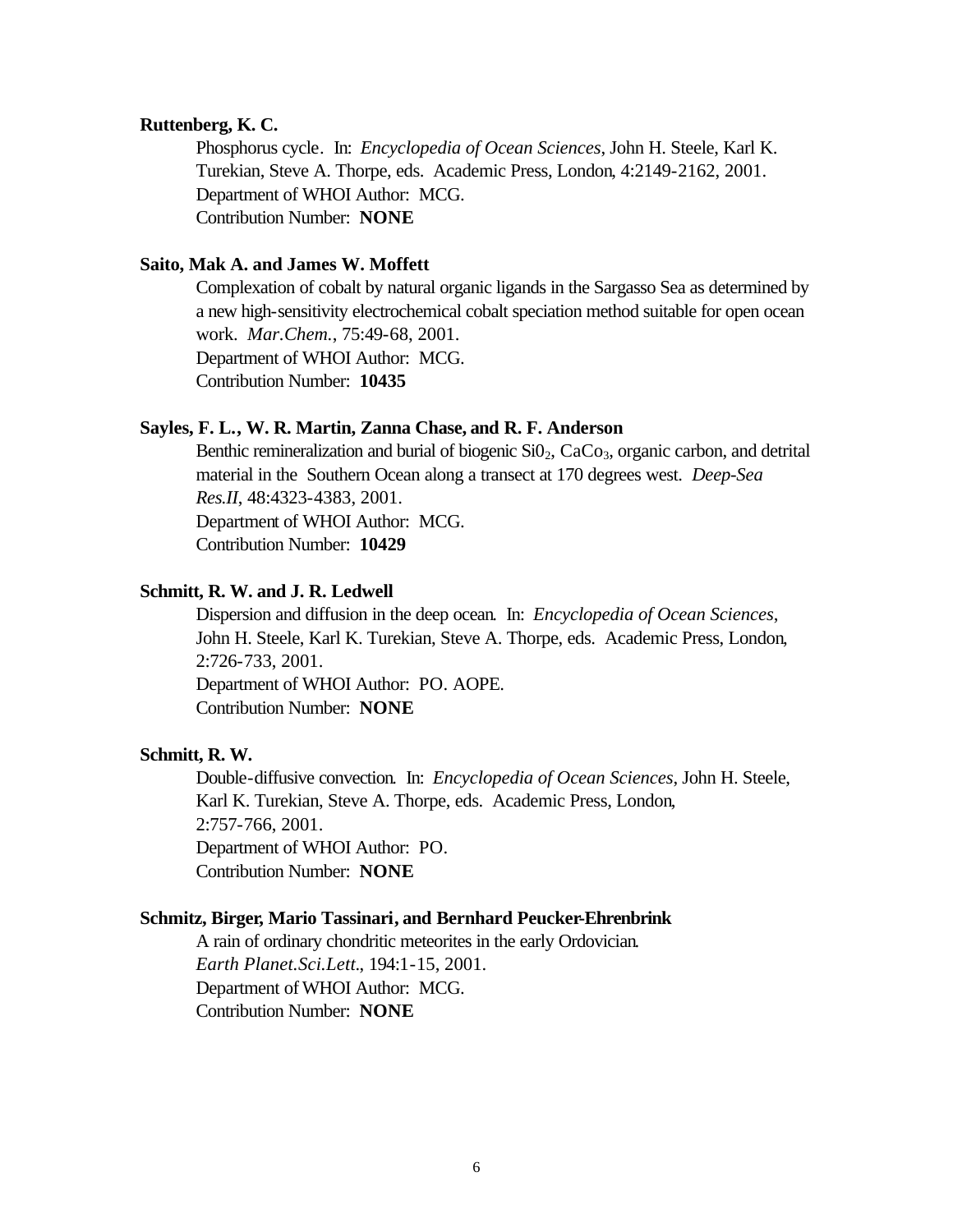# **Seewald, Jeffrey S., Kenneth W. Doherty, Terence R. Hammar, and Stephen P. Liberatore**

A new gas-tight isobaric sampler for hydrothermal fluids. *Deep-Sea Res.I*, 49:189- 196, 2001. Department of WHOI Author: MCG. Contribution Number: **10510**

# **Sell, Anne F., Donna van Keuren, and Laurence P. Madin**

Predation by omnivorous copepods on early developmental stages of Calanus finmarchicus and Pseudocalanus spp.. *Limnol.Oceanogr.*, 46(4):953-959, 2001. Department of WHOI Author: BIO. Contribution Number: **10386**

#### **Solow, A. R.**

Fisheries and Cliimate. In: *Encyclopedia of Ocean Sciences*, John H. Steele, Karl K. Turekian, Steve A. Thorpe, eds. Academic Press, London, 2:1000-1002, 2001. Department of WHOI Author: MPC. Contribution Number: **NONE**

# **Spall, M. A.**

Forward problem in numerical models. In: *Encyclopedia of Ocean Sciences*, John H. Steele, Karl K. Turekian, Steve A. Thorpe, eds. Academic Press, London, 2:1088- 1095, 2001.

Department of WHOI Author: PO. Contribution Number: **NONE**

# **St. Laurent, Louis C., John M. Toole, and Raymond W. Schmitt**

Buoyancy forcing by turbulence above rough topography in the abyssal Brazil Basin. *J.Phys.Oceanogr.*, 31:3476-3495, 2001. Department of WHOI Author: PO. Contribution Number: **10478**

# **Steele, J. H.**

Marine mesocosms. In: *Encyclopedia of Ocean Sciences*, John H. Steele, Karl K. Turekian, Steve A. Thorpe, eds. Academic Press, London, 3:1644-1647, 2001. Department of WHOI Author: MPC. Contribution Number: **NONE**